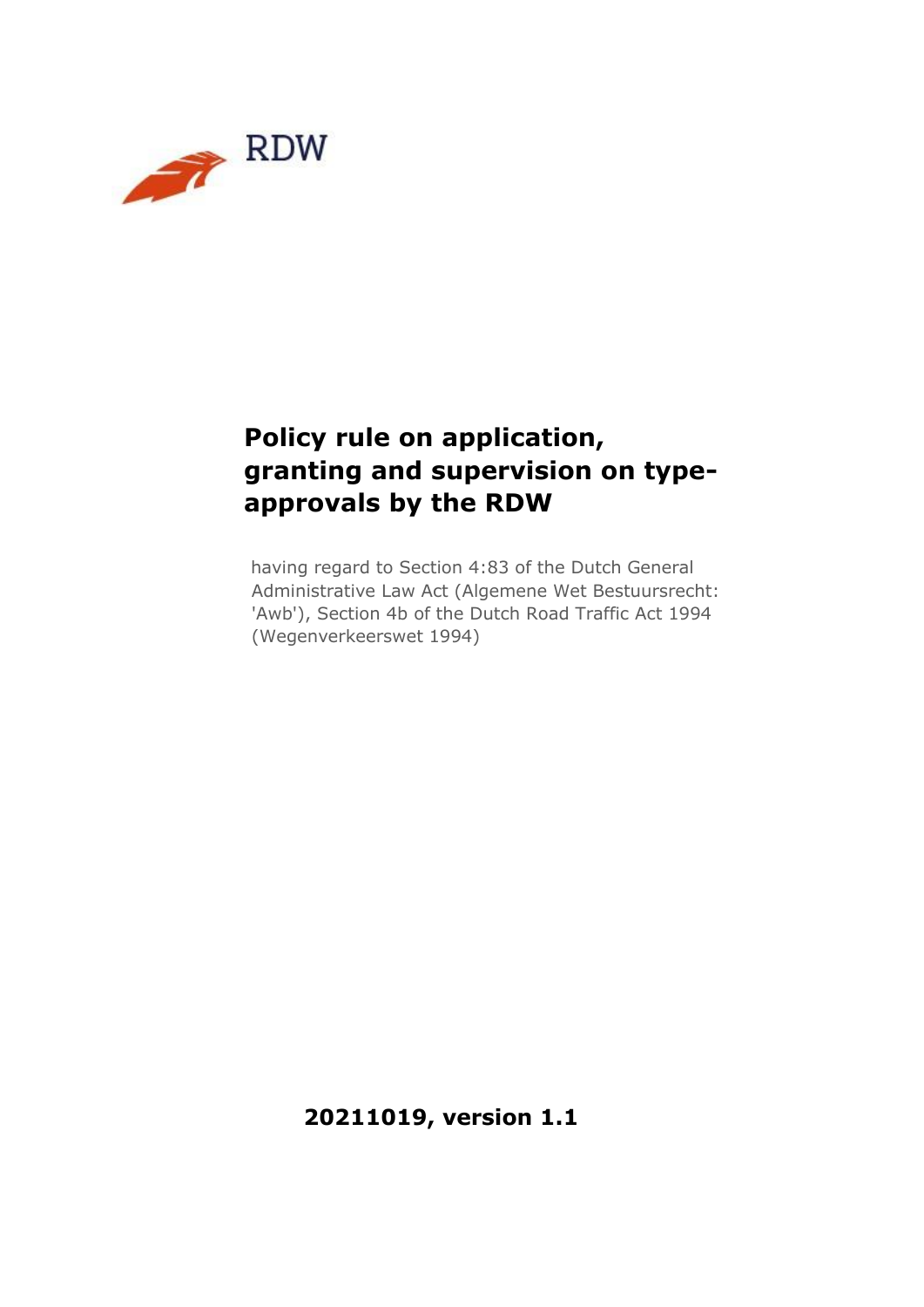# **Contents**

<span id="page-1-0"></span>

| 1. INTRODUCTION                                                     | 3  |
|---------------------------------------------------------------------|----|
| 2. DEFINITIONS                                                      | 3  |
| 3. APPLICATION FOR TYPE-APPROVAL                                    | 5  |
| 3.1 Submission of Application                                       | 5  |
| 3.2 Handling of Application                                         | 6  |
| 3.3 Decision on the Application                                     | 6  |
| 4. CHANGES TO EXISTING TYPE-APPROVALS                               | 7  |
| 4.1 Contact persons                                                 | 7  |
| 4.2 Notification and application forms for changes                  | 7  |
| 4.3 Request for transfer of Type-approvals                          | 8  |
| 4.4 Mergers and other changes in the legal form of the Manufacturer | 8  |
| 5. SUPERVISION ON TYPE-APPROVALS                                    | 8  |
| 5.1 Manner and frequency of supervision                             | 8  |
| 5.2 Supervision planning                                            | 9  |
| 5.3 IA for new Manufacturers                                        | 10 |
| 5.4 Planning for surveillance at CoP-certified Manufacturers        | 11 |
| 5.5 Performance of Audit                                            | 11 |
| 6. OFFICIAL LANGUAGE                                                | 12 |
| 7. COSTS, RATES AND INVOICING                                       | 12 |
| 8. END OF VALIDITY OF TYPE-APPROVAL CERTIFICATE                     | 13 |
| 9. SANCTIONS                                                        | 15 |
| 10. ENTRY INTO FORCE AND PUBLICATION                                | 16 |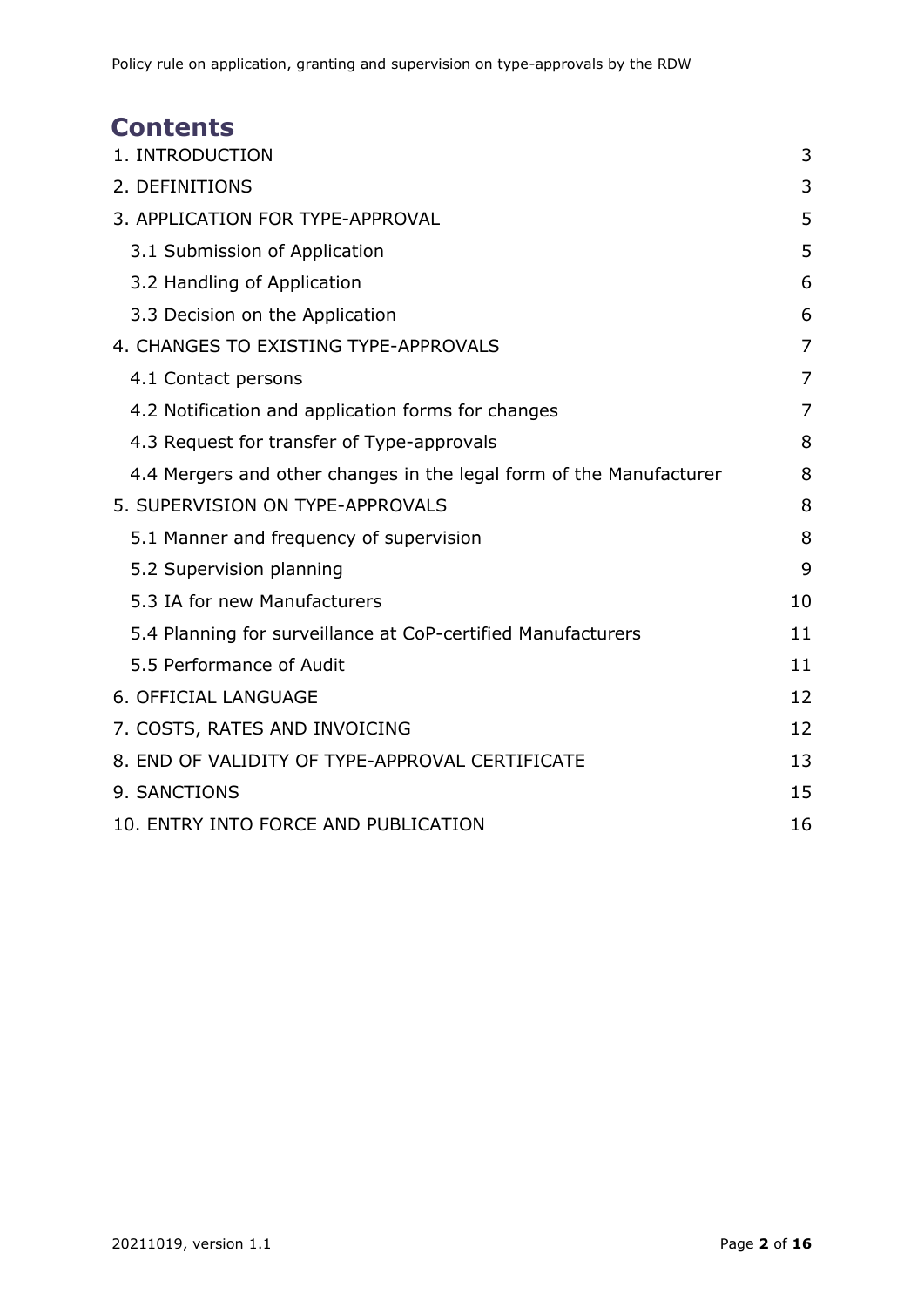# **1. INTRODUCTION**

This policy rule is based on Section 4:81 of the Dutch General Administrative Law Act. This policy rule explains how the RDW handles its statutory powers in relation to the granting of type-approvals to Manufacturers and the supervision on the conformity of production.

The RDW's powers arise from national legislation, such as Section 4b of the Dutch Road Traffic Act 1994 and the Dutch Road Transport Department Rates Regulations. These powers also stem from European and international Typeapproval legislation for which the frameworks can be found in, among others, Regulations (EU) No 167/2013; 168/2013; No. 2018/858; No. 2016/1628 and Directive No. 2007/46/EC and the UN Convention of 1958 ('58 Agreement), as well as relevant directives, rules and regulations referred to in the aforementioned legislation).

The purpose of this policy rule is to provide clarity and legal certainty to Manufacturers to whom the RDW grants or has granted a Type-approval with a view to promoting compliance by the Manufacturers with the legal requirements and improving the effectiveness of supervision by the RDW.

# <span id="page-2-0"></span>**2. DEFINITIONS**

In this policy rule, the terms below have the following meaning:

- a. Application: A request from the Manufacturer to the RDW in which a Typeapproval is requested, including the supervision on the Conformity of Production.
- b. A plus-assessment: Document assessment by the RDW, in which the manufacturer is asked to send CoP test reports, an overview of all type approvals with the production amount and the numbers of CoP tests that have been carried out per type approval for predetermined years and any additional questions can be asked.
- c. Audit: Systematic, independent and documented process to test the integral operational management or the results of an organisation, or part of it, against predetermined criteria.
- d. Assessment: an assessment can consist of a document review, Audits and, if necessary, a product assessment.
- e. Commission: The European Commission.
- f. Communication concerning initial assessment: written confirmation from the RDW that the initial assessment (IA) has been concluded positively and a Type-approval certificate can be granted.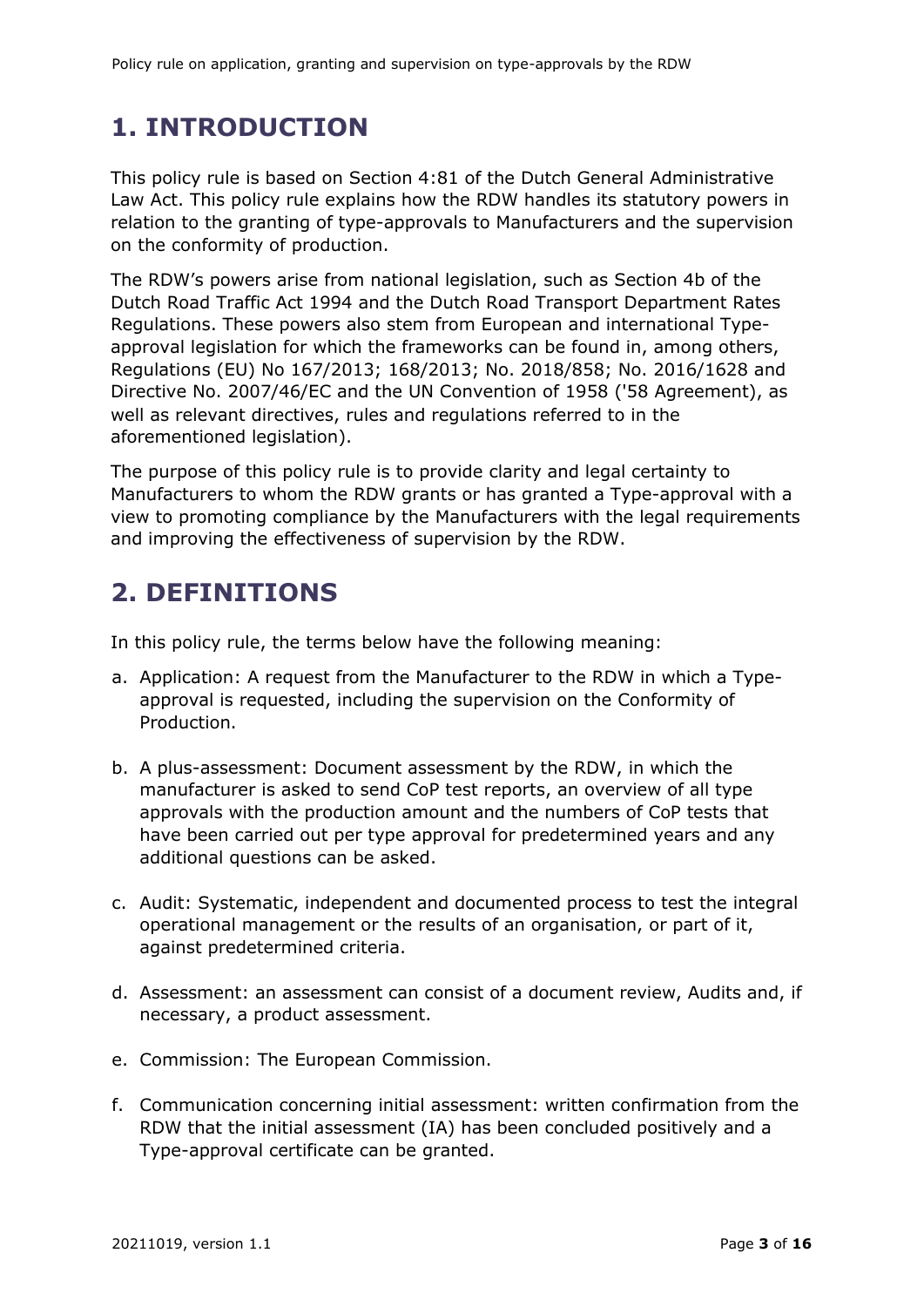- g. COP procedure: the procedure described in the applicable legislation whereby it is verified that vehicles, systems, components or technical units have been produced by the Manufacturer in accordance with the approved type.
- h. Initial assessment: The part of the procedure concerning Conformity of production that precedes the granting of the Type-approval certificate, whereby the approval authority already looks into whether the Manufacturer has adopted adequate measures and procedures to ensure that products can be produced in accordance with the approved type. The initial assessment is abbreviated as IA.
- i. Manufacturer: a natural person or legal entity described in the applicable type-approval legislation who is responsible for all aspects of the typeapproval of a vehicle, system, component or technical unit or of the individual approval of a vehicle or for the permit procedure for vehicle parts and equipment, for the safeguarding of the conformity of production and for market supervision matters relating to vehicles, systems, components, technical units, vehicle parts and equipment produced, regardless of whether or not that person or entity is directly involved in all phases of the design and construction of the particular vehicle, system, component or particular technical unit.
- j. Approval Authority: the authority designated by a Member State or party in or pursuant to legislation for the issue, any withdrawal and refusal or refusal of approval certificates for a vehicle or system, component or separate technical unit of a vehicle; which authority is competent to handle the authorisation procedure for vehicle parts and equipment and which acts as a contact point for the approval authorities of other Member States; which is (are) competent to designate the technical services and which must ensure that the Manufacturer fulfils its obligations in relation to the conformity of the production; the RDW is designated as the approval authority.
- k. Withdrawal: The withdrawal of a Type-approval certificate at the Manufacturer's request or in response to ascertained violations of typeapproval requirements or reprehensible conduct.
- l. Conformity of Production (CoP): The aim of the procedure is to guarantee that all products are produced in accordance with the approved type.
- m. RDW: The Dutch vehicle approval and information authority, mentioned in Section 4a, first subsection, of the Dutch Road Traffic Act 1994.
- n. Travel expenses: The travel expenses referred to in Section 5, first subsection, of the Dutch Road Transport Department Rates Regulation.
- o. Type-approval procedure: the procedure described in the applicable legislation whereby an approval authority certifies by means of a typeapproval that a type of vehicle, system, component or technical unit complies with the applicable administrative law stipulations and technical regulations.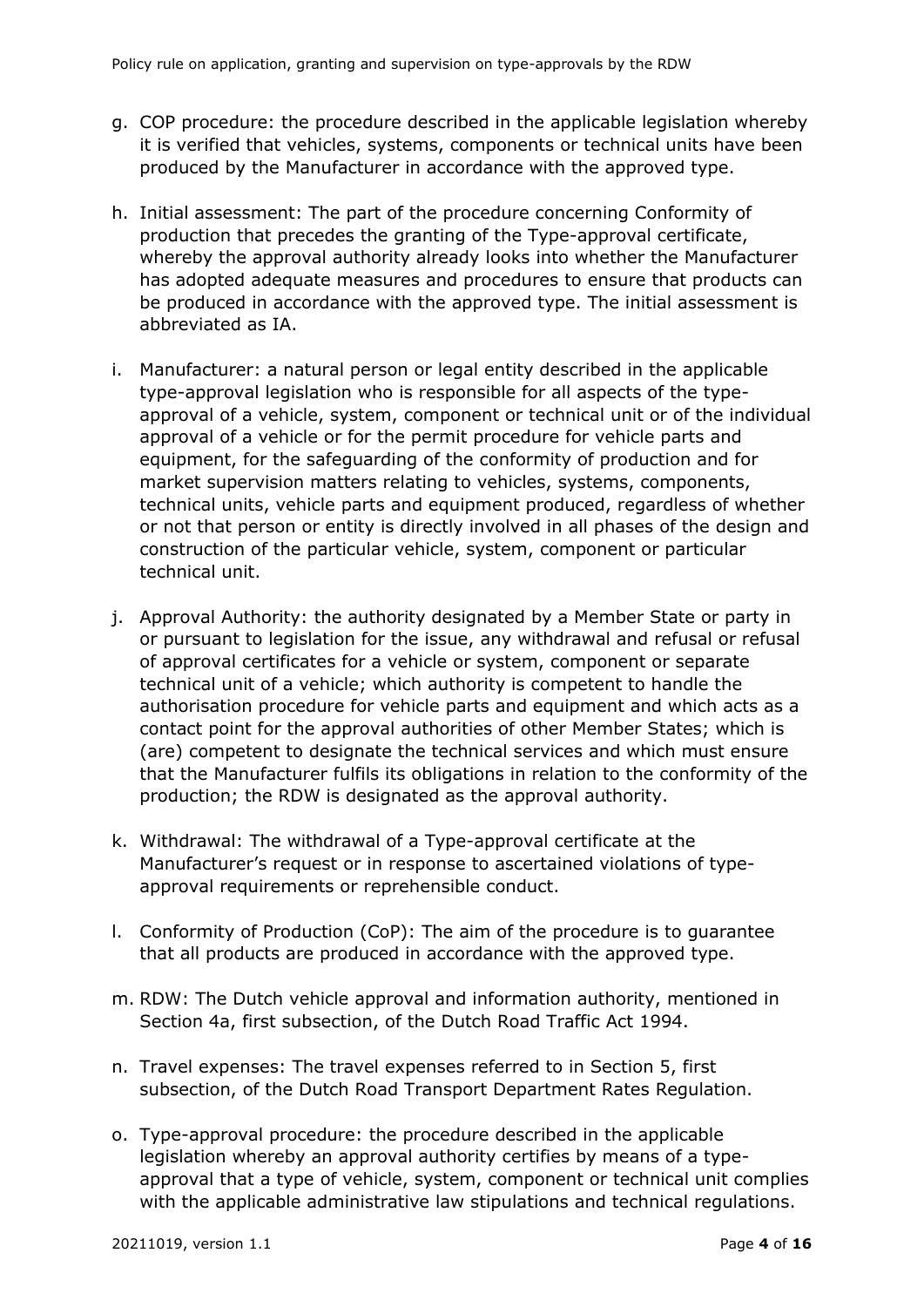- p. Type-approval: the procedure whereby an Approval Authority certifies that a type of vehicle, system, component or technical unit complies with the applicable administrative law stipulations and technical regulations.
- q. Type-approval certificate: the document by which the Approval Authority officially certifies that a type-approval has been granted for a type of vehicle, system or component or technical unit.
- r. Technical Service categories A and B: an organisation or authority designated by the Approval Authority to conduct tests as a testing laboratory or assess third-party tests.
- s. Technical Service category C: the technical service designated by the RDW to regularly verify, assess, and monitor the procedures applied by the Manufacturer for conformity of production.
- t. Technical Service category D: The technical service designated by the RDW to supervise or conduct tests or inspections for verifying conformity of production.
- u. Recall: A measure by which the Manufacturer aims to affect the return of a product that is not safe or that is not in accordance with the Type-approval granted and which has already been provided to the end user.
- v. Outsourcing partner: the party authorised by the RDW that supervises, on the RDW's behalf, the Conformity of Production.
- w. Compliance statement: written confirmation by the RDW that the Manufacturer has been assessed (Audit) by the RDW (on location) and that the production process has been approved for production in accordance with the relevant type-approval specifications.

# <span id="page-4-0"></span>**3. APPLICATION FOR TYPE-APPROVAL**

### <span id="page-4-1"></span>**3.1 Submission of Application**

- 3.1.1 An Application is submitted to the RDW by means of a type-approval application form adopted by the RDW and available on the RDW's website.
- 3.1.2 Prior to submission of an Application, a type-approval number must be reserved. This submission is preferably done by the Technical Service using a form developed for this, available on the RDW's website ([www.rdw.nl\).](http://www.rdw.nl/)
- 3.1.3 For the Initial Assessment (IA) and the Conformity of Production, which are both part of the Type-approval application procedure, a special form (CoP form) must be used, which can be found on the RDW's website; this form contains the documentation required for the RDW's assessment.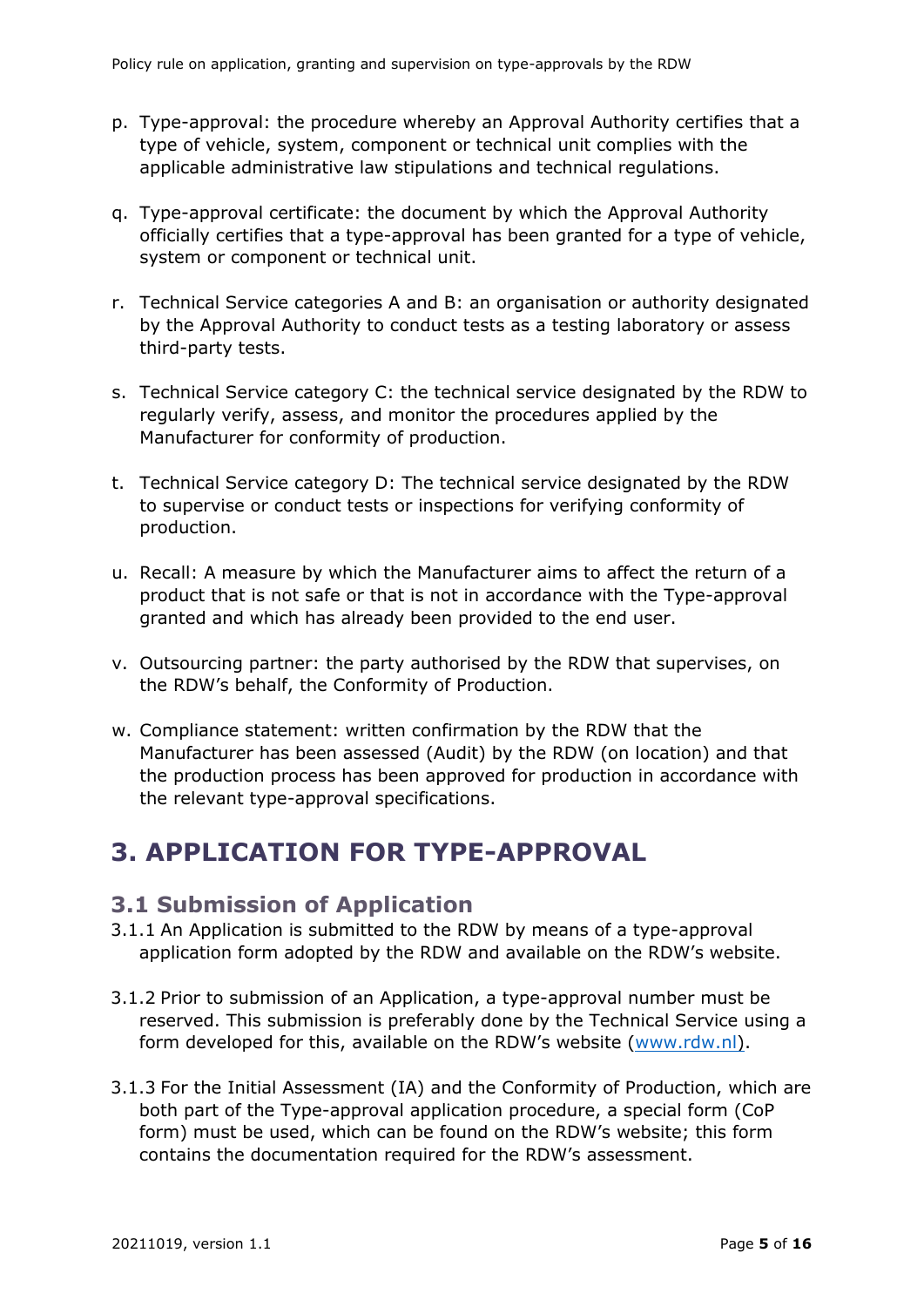- 3.1.4 If the Manufacturer wants to have the required tests conducted by the RDW, the form developed for this must be used, which can be found on the RDW's website.
- 3.1.5 Further information and questions about the Application can be sent to typeapproval@rdw.nl.
- 3.1.6 Further information and questions about CoP can be sent to cop@rdw.nl.
- 3.1.7 Further information and questions about the conduct of tests in the context of approvals can be sent to VRTtesten@rdw.nl.
- 3.1.8 If a party other than the Manufacturer submits the Application, such as a technical service, the Manufacturer must provide this party as authorised representative with a power of attorney that can be presented at the RDW's request. In that case, the form must be sent as annex to the Application.

#### <span id="page-5-0"></span>**3.2 Handling of Application**

3.2.1 After receipt of the Application and additional information/documentation requested with that, the RDW will check whether the information provided is sufficient to process the application. If that is not the case, the Applicant is given a further period within which the information must be provided. After the period has lapsed unused, or the information requested has not been fully provided, the RDW may decide not to handle the Application any further.

### <span id="page-5-1"></span>**3.3 Decision on the Application**

- 3.3.1 Regardless of whether the outcome is a granting or refusal of a typeapproval, the RDW's decision will be provided with reasons.
- 3.3.2 The model certificate prescribed by EU legislation is included as annex with the decision referred to in 3.3.1.
- 3.3.3 In the event no model certificate is prescribed in the specific vehicle legislation, a version of the model certificate mentioned in 3.3.2 and adapted by the RDW will be used.
- 3.3.4 Applications from Manufacturers established in a country for which a negative travel advice from the Dutch Ministry of Foreign Affairs applies at that moment can be refused because in those cases the expectation is that supervision of the production locations in accordance with the prescribed COP procedures will be impossible, or possible only to a lesser extent.
- 3.3.5 The lead time for issuing a Type-approval certificate depends on the product group for which approval has been requested; this is published on the RDW's website. This could take longer if the Manufacturer is also asking the RDW to conduct or arrange tests in connection with the Application.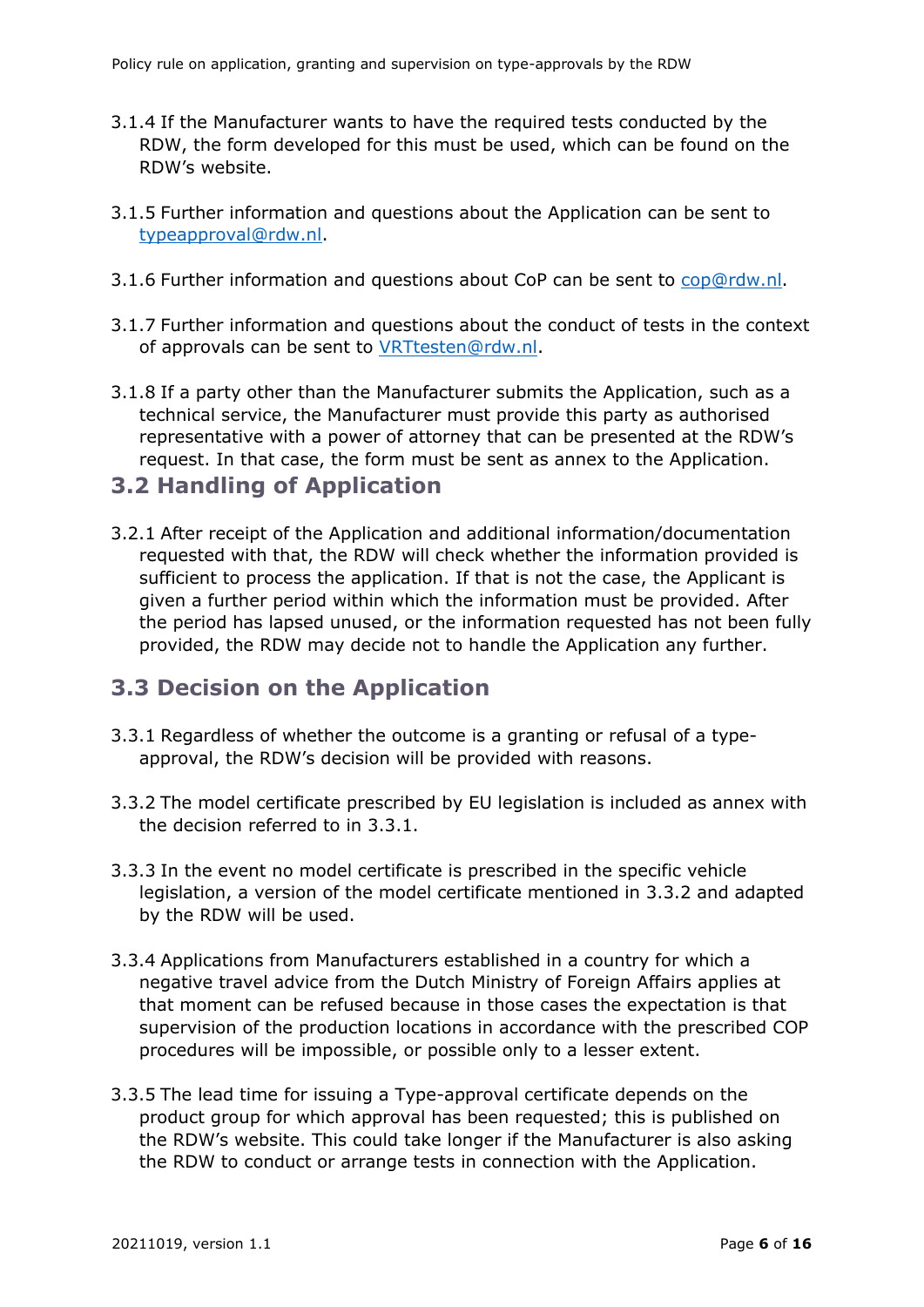- 3.3.6 The period for granting the Type-approval certificate is suspended with effect from the day the RDW invites the Manufacturer to supplement the application as referred to in 3.2.1 until that information has been provided.
- 3.3.7 The period for granting the Type-approval certificate can be suspended if there is a payment arrears or any other failure to comply with a statutory regulation in relation to already existing approvals that have been granted to the same Manufacturer. The period commences at the start of the time period the RDW offers for the remedying of these defects and ends after the defects have been remedied.

# <span id="page-6-0"></span>**4. CHANGES TO EXISTING TYPE-APPROVALS**

### <span id="page-6-1"></span>**4.1 Contact persons**

- 4.1.1 The Manufacturer is responsible for keeping the contact details it has provided to the RDW up to date. The Manufacturer must report any changes immediately, but no later than within five working days, to the e-mail address cop@rdw.nl.
- 4.1.2 The change referred to in the previous paragraph can be reported by a technical service designated to the RDW if this technical service was reported to the RDW previously as an authorised representative of the Manufacturer.
- 4.1.3 The Manufacturer appoints a CoP contact person for communication with the RDW who the point of contact in relation to Audits is and for passing on relevant changes.
- 4.1.4 The Manufacturer also appoints a contact person in its organisation who can be contacted as the person responsible for all CoP aspects. This could be the same person as the CoP contact person.

### <span id="page-6-2"></span>**4.2 Notification and application forms for changes**

4.2.1 The CoP form referred to above (see article 3.1) must be used to report changes that the Manufacturer must report to the RDW in accordance with the applicable legislations.

<span id="page-6-3"></span>If, in the opinion of the RDW, the change gives rise to a revision or extension of the Type-approval certificate or the documents belonging with that, or causes a new type to arise, then the Manufacturer must apply for this using the application form that can be found on the RDW's website.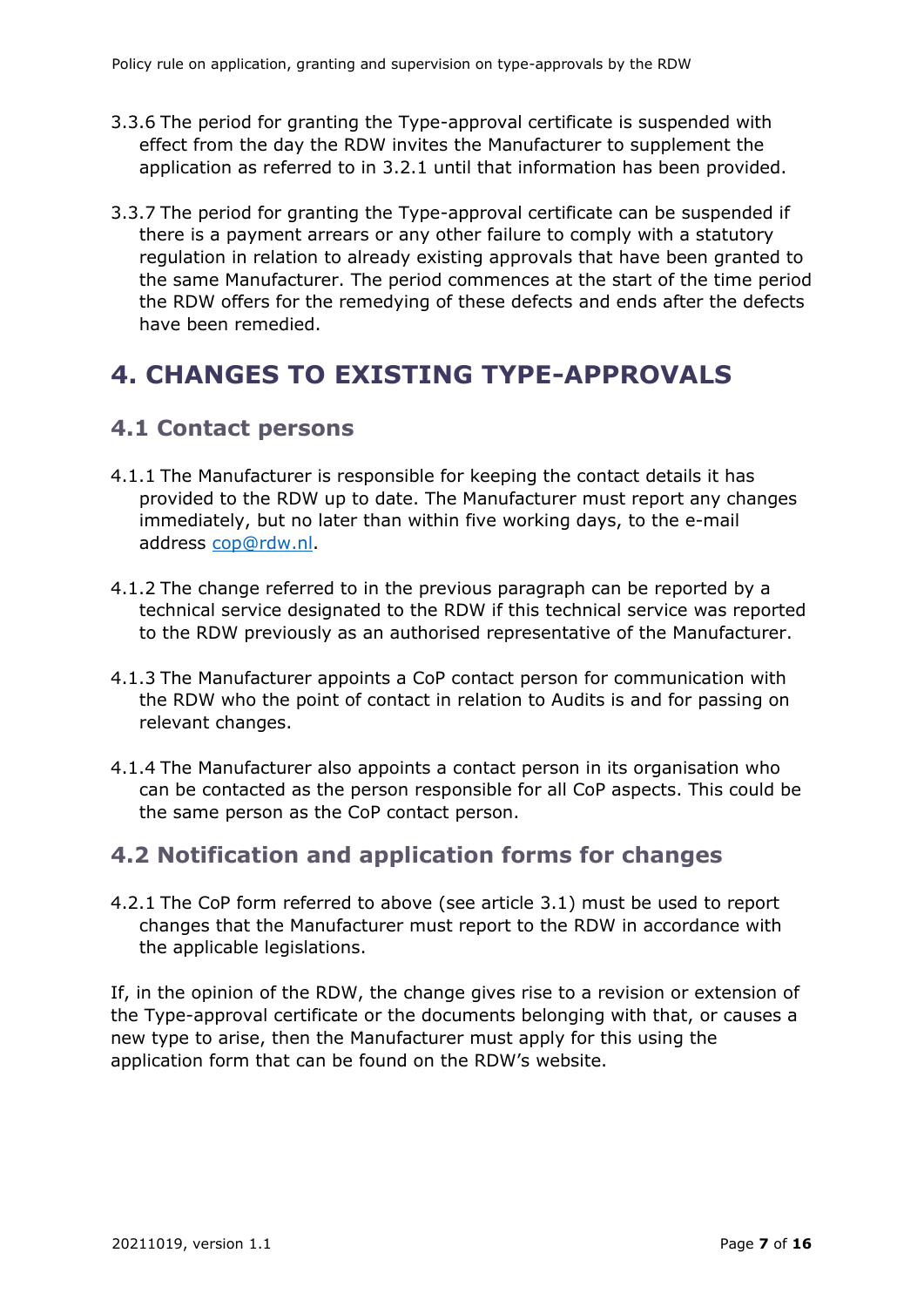### **4.3 Request for transfer of Type-approvals**

4.3.1 A Type-approval is a (property) right that cannot be transferred. This is because this right is not only registered to the Manufacturer to whom the approval has been granted but is also inextricably connected with the type definition that contains the Manufacturer's name. If the name of the Manufacturer changes, according to the vehicle regulations, the type changes. Because of this, the existing Type-approval can no longer be used for the production. Added to this is the fact that according to the legislation, in a number of cases the RDW can or even must withdraw the Typeapprovals. These specific provisions of the type-approval legislation make it clear that this legislation is opposed to the transfer of Type-approvals. The RDW therefore cannot honour requests to that effect.

### <span id="page-7-0"></span>**4.4 Mergers and other changes in the legal form of the Manufacturer**

- 4.4.1 Under certain conditions, the RDW can deviate from the provisions of 4.3 in the event of a merger or change in the legal form of the Manufacturer to whom the Type-approval has been granted. This Manufacturer is required to submit an application for the change to the Type-approval(s) as quickly as possible.
- 4.4.2 The Manufacturer uses the forms mentioned in point 3.1 for the application mentioned in the previous point.

### <span id="page-7-1"></span>**5. SUPERVISION ON TYPE-APPROVALS**

### <span id="page-7-2"></span>**5.1 Manner and frequency of supervision**

- 5.1.1 The RDW is required to exercise supervision on the Manufacturers in relation to Type-approvals issued by the RDW. The RDW does this by means of document assessment, Audits and, if necessary, product assessment.
- 5.1.2 The Manufacturer must, using implemented procedures it has agreed on with the RDW, demonstrate that the requirements stipulated by the legislation are satisfied in order to guarantee the conformity of production. The requirements relate to, among other things, assembly, construction, performance, sustainability and applicable administrative requirements from the legislation.
- 5.1.3 With reference to a risk analysis, the Manufacturer determines the necessary controls that are essential to guarantee the conformity of production and ensures that it performs, documents, analyses these controls itself and that it adjusts these controls during the production process where necessary at the points and/or moments in time.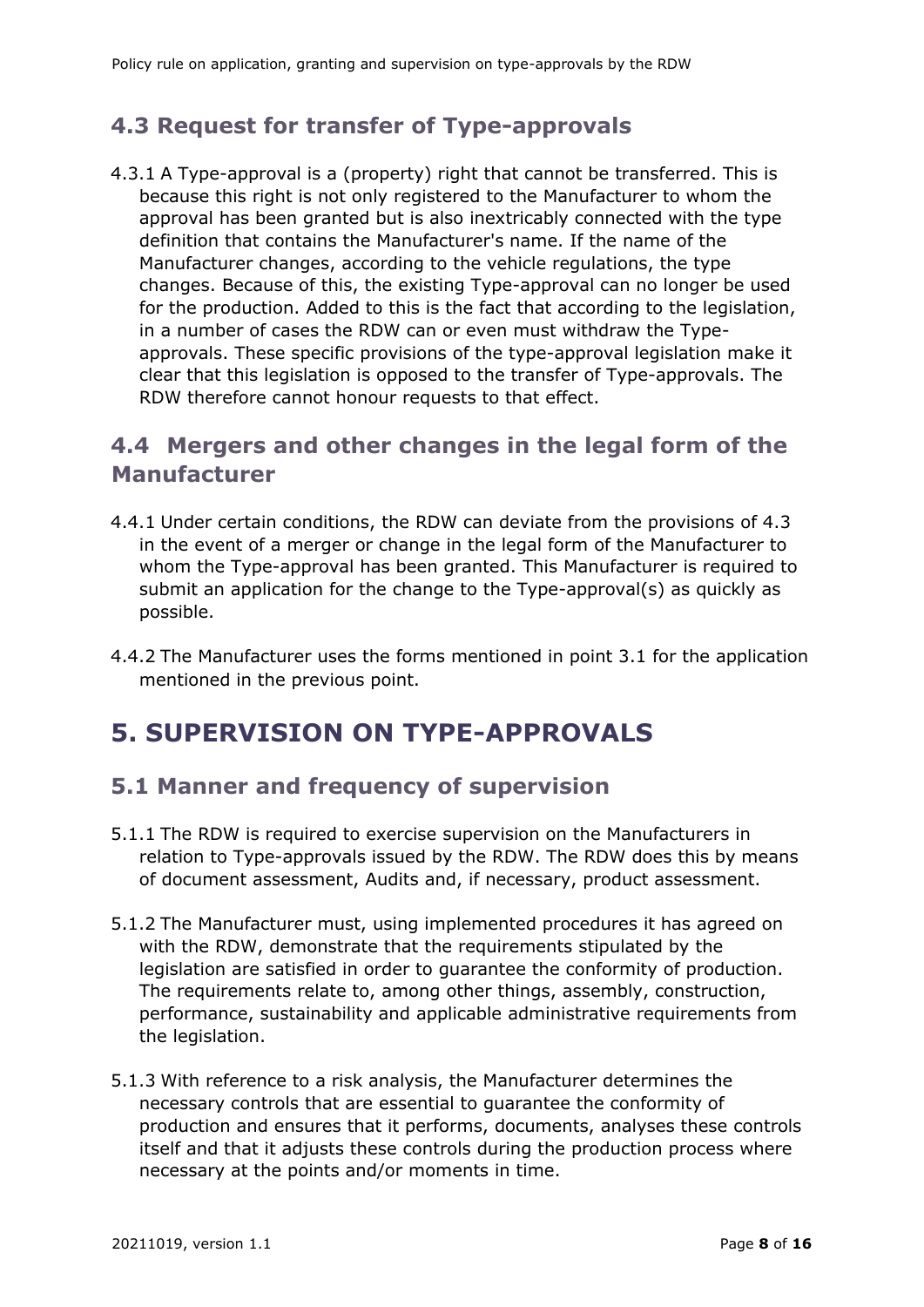- 5.1.4 The Manufacturer's production locations will be assessed by the RDW and recognized if approved by the RDW. The production locations can only be expanded with the RDW's permission, which can be requested using the CoP form mentioned in 4.2.1.
- 5.1.5 The Manufacturer demonstrates that in the phases prior to, during and after the production process, it is in control of all essential aspects important for guaranteeing the conformity of production.
- 5.1.6 It is not permitted to have one or more aspects of the activities referred to in 5.1.2 take place at a production location that has not been recognized by the RDW. The Manufacturer is and remains responsible for the conformity of the production. The provisions on it being in control contained in 5.1.5 apply accordingly. If a Manufacturer wishes to include a new production location in its production process, it must apply to the RDW for this in the manner mentioned in 5.1.4.
- 5.1.7 In addition to any requirements in the specific legislation, the frequency of the surveillance is determined also on the basis of a risk analysis by the RDW.
- 5.1.8 The risk factors in the aforementioned risk analysis could include, among others, the lack of an ISO certificate, observations in previous assessments, the nature of the product, when the most recent Audit took place, complaints and other information about product deviations known to the RDW.
- 5.1.9 Without prejudice to the other provisions in this policy rule concerning the frequency of surveillance, the RDW can perform supervisory activities at any time in accordance with the applicable legislation.
- 5.1.10 Audits can be performed on the RDW's behalf by outsourcing partners designated for this purpose by the RDW or by technical services category C.

### <span id="page-8-0"></span>**5.2 Supervision planning**

- 5.2.1 The RDW determines the audit date unilaterally and notifies the Manufacturer of this by e-mail in a timely fashion.
- 5.2.2 The Manufacturer must confirm by e-mail its receipt of the audit date as soon as possible and within the stipulated period, which is usually two weeks, after which the RDW can make all the preparations for conducting the aforementioned Audit.
- 5.2.3 If a Manufacturer's production location is located in a country/area for which a negative travel advice has been issued by the Dutch Ministry of Foreign Affairs, the Manufacturer must, at the request of the RDW and within a reasonable period set by the RDW, come up with an action plan that will guarantee the safety of the RDW employee(s), provided this is reasonably possible.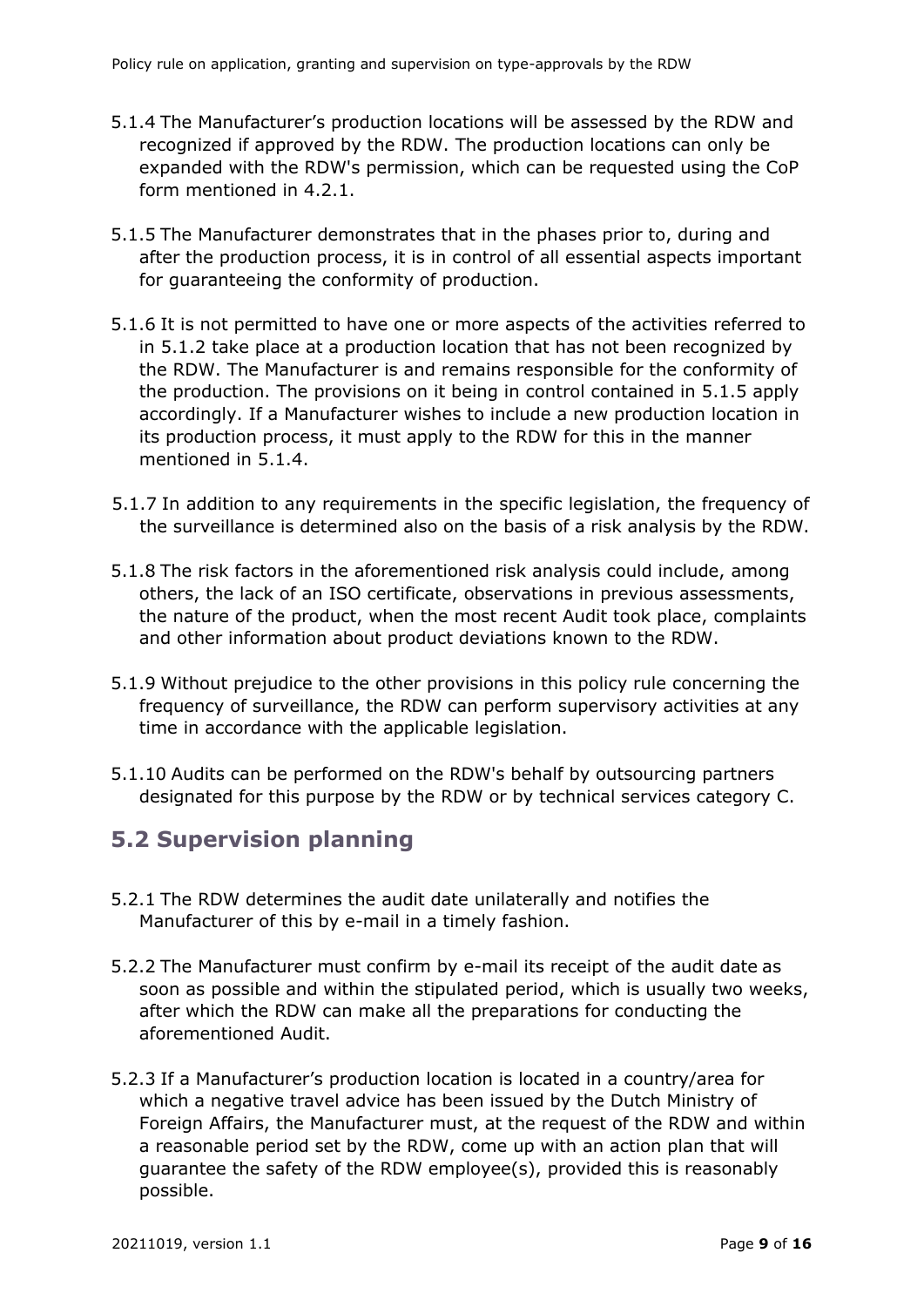- 5.2.4 The Audit can be moved at the request of the Manufacturer and only with the consent of the RDW. In that case, the travel expenses already incurred, as referred to in Section 17 of the Dutch Road Transport Department Rate Regulations, will be charged.
- 5.2.5 If an Audit cannot be performed due to the actions of the Manufacturer or due to a circumstance that must be attributed to the Manufacturer, all costs already incurred will be charged. This does not apply if the RDW cancels the Audit due to circumstances that are at its own expense.

### <span id="page-9-0"></span>**5.3 IA for new Manufacturers**

- 5.3.1 In the context of the IA procedure, an administrative document assessment is carried out. An information meeting always take place before an application is submitted by the Manufacturer and the assessment is carried out. Results of the performed administrative document assessment are shared with the Manufacturer in an IA-report. If it concerns a positive assessment, the Manufacturer will receive a confirmation by e-mail by means of a "Communication concerning initial assessment".
- 5.3.2 An appointment for the execution of the first Audit will be made immediately after issuing the "Communication concerning initial assessment" and will be performed by RDW employees within 12 months. If the Manufacturer has not yet produced within 12 months, the Manufacturer must declare this via the statement of not producing within 12 months, after which the first Audit may be postponed once. The "communication concerning initial assessment" expires after two years. If, within these two years, no type approval has been requested, or the Manufacturer has not produced, the "communication concerning initial assessment" will expire.
- 5.3.3 If an IA Audit cannot be carried out because of unforeseen circumstances, the provisions in article 5.2.5 also apply in this context.
- 5.3.4 If there is reason to do so, the RDW can decide to perform a factory/company visit before a decision is made on the initial assessment. If the Manufacturer does not have a certified quality system, a factory/company visit will always take place as part of the initial assessment.
- 5.3.5 If deviations are found in the administrative document assessment or the factory/company visit, the Manufacturer may be given the opportunity to take corrective actions. Corrective actions must be taken within the period set by RDW, at the latest three months after the submission of the Audit Report (or the report containing the re-assessment). The follow-up of deviations is communicated by the Manufacturer to the RDW. The Manufacturer has three options in total (first application and two reassessments) to provide documents correctly and completely.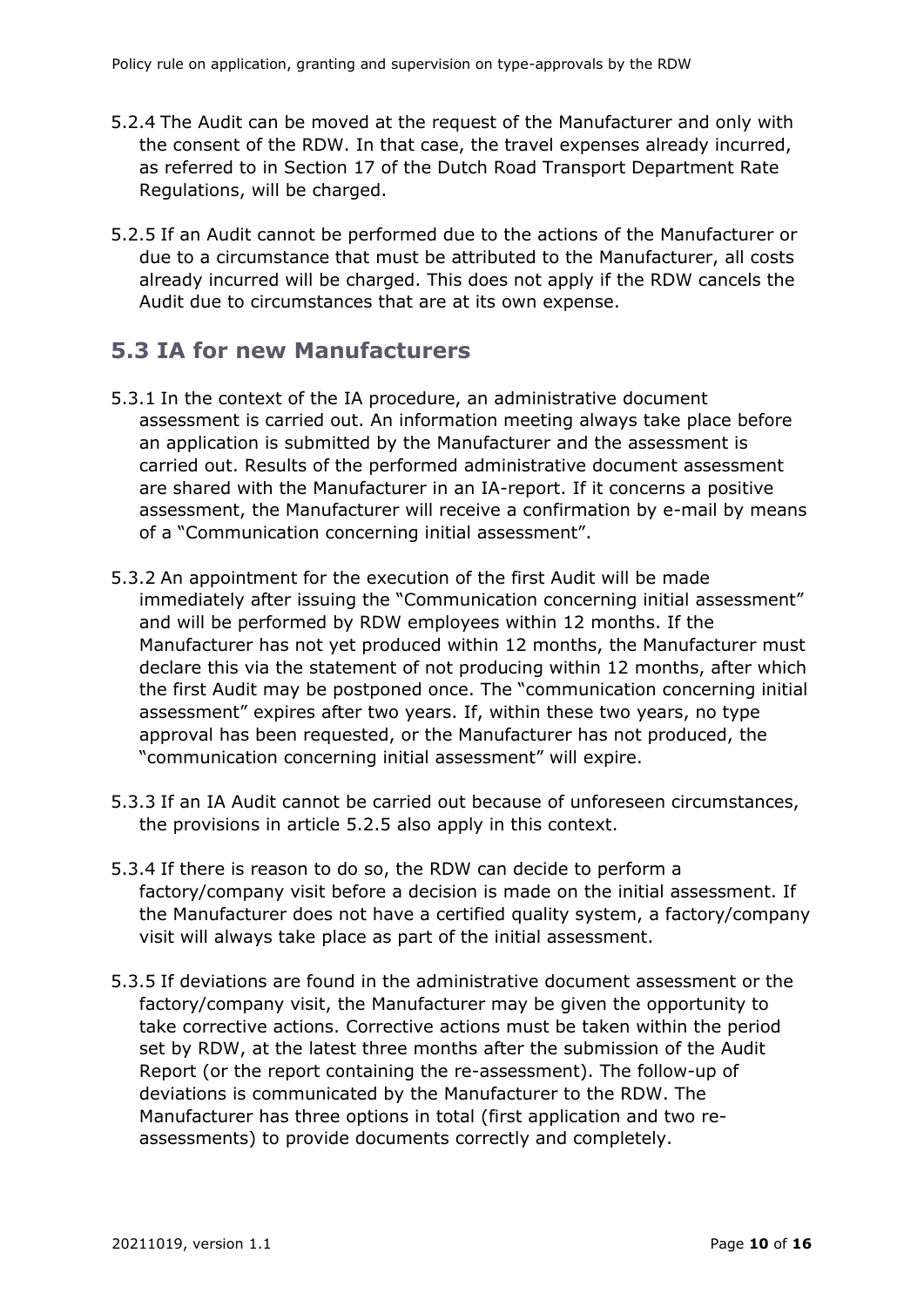5.3.6 The first assessment is assessed negatively if the Manufacturer has not taken corrective measures or communicated them to the RDW within three months, or if the Manufacturer has not remedied the deviations after two attempts after the first application.

### <span id="page-10-0"></span>**5.4 Planning for surveillance at CoP-certified Manufacturers**

- 5.4.1 Prior to the expiry of the "Compliance Statement", the RDW or the outsourcing partner / Technical service category C will inform the Manufacturer that has already undergone an IA procedure and to the extent that it has been recognized by the RDW, by e-mail when the Audit will take place. The Manufacturer must confirm this date within 2 weeks.
- 5.4.2 If an Audit cannot be carried out because of unforeseen circumstances, the provisions in article 5.2.5 also apply in this context.

### <span id="page-10-1"></span>**5.5 Performance of Audit**

- 5.5.1 Audits are carried out by inspectors of the RDW, auditors from outsourcing partners or auditors from technical services category C.
- 5.5.2 The Manufacturer must cooperate with the performance of the Audit.
- 5.5.3 The Manufacturer must ensure that the persons mentioned in 5.5.1 can perform their work under safe conditions during the Audit in accordance with the Framework Directive 89/391/EEC on the safety and health of workers.
- 5.5.4 The inspector or auditor draws up an audit report from the Audit and sends this to the Manufacturer. This includes any observations by the RDW (points for improvement) and non-Conformity (deviations) that may vary in severity.
- 5.5.5 The Manufacturer ensures that documents and procedures relating to the conformity of production referred to in 5.1.1 to 5.1.4, inclusive, are available during the audit for the auditors or inspectors mentioned in 5.5.1, unless other agreements have been laid down with them in this respect.
- 5.5.6 The Manufacturer can be given the opportunity to take corrective measures within a certain period of time after the audit date in order to remedy the ascertained deviations. This time period depends on the nature and seriousness of the shortcoming.
- 5.5.7 Within the time period referred to in the previous point, the Manufacturer must inform the RDW in detail about the measures taken.
- 5.5.8 If the Audit has been completed with a positive result, the RDW issues a Compliance Statement for the duration of a maximum of 3 years.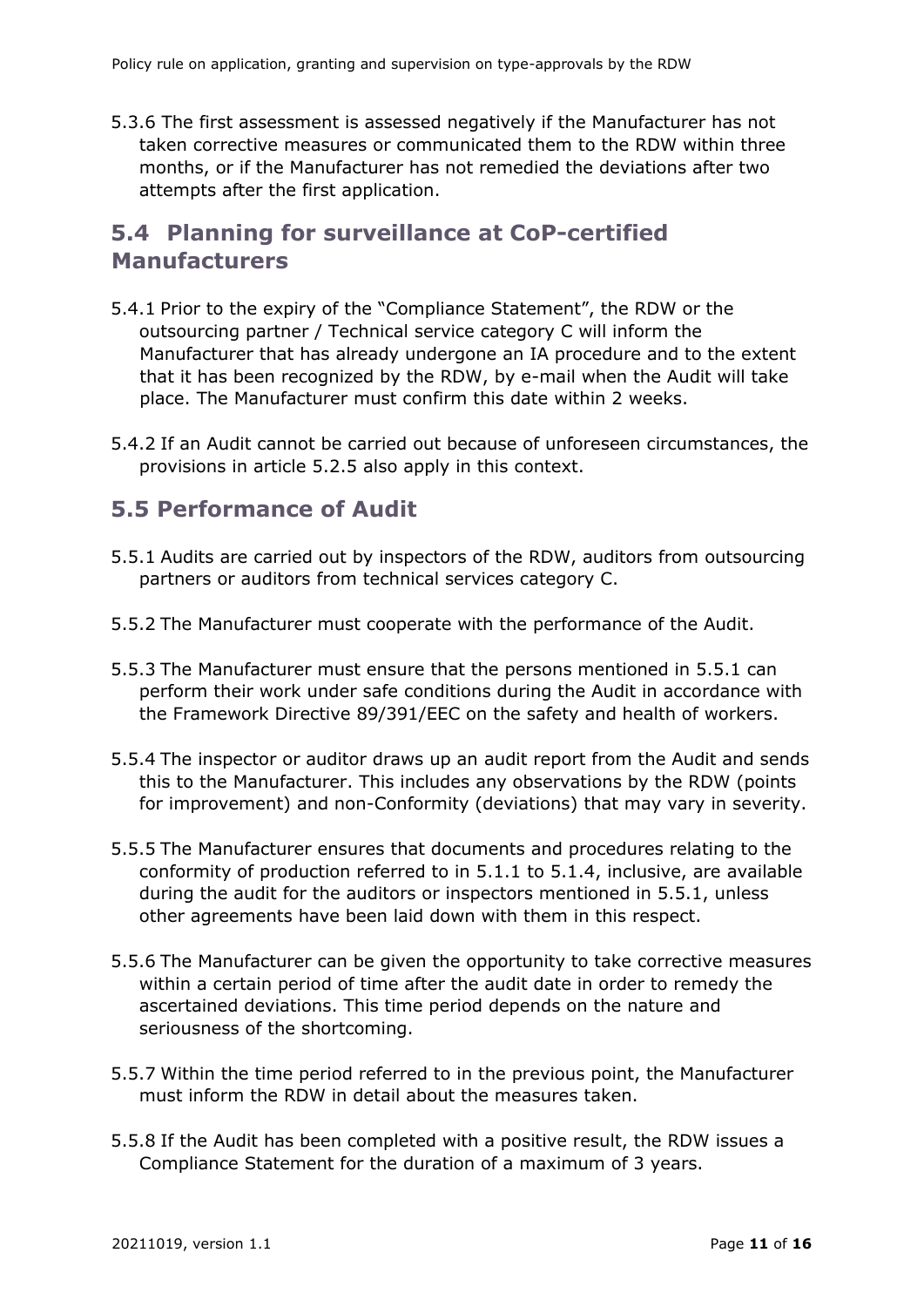# <span id="page-11-0"></span>**6. OFFICIAL LANGUAGE**

- 6.1 Verbal and written communication between the Vehicle Regulations & Licensing (VRT) division of the RDW and the Manufacturer takes place in Dutch or in English.
- 6.2 This policy rule is formulated in the Dutch language and translated by the RDW into the English language. In the event of any differences between the Dutch text of the policy rule and the English text, the Dutch version of the policy rule will prevail.
- 6.3 During the application procedure and the Audit in the context of the Initial assessment (IA) or surveillance on the Conformity of production, the representative of the Manufacturer must have sufficient command of the English language at a technical content level. If this is not the case, the Manufacturer must engage an interpreter or a representative of the Technical Service who has sufficient command of the language in the opinion of the RDW.
- 6.4 Contrary to the first point paragraph of this article, Dutch is always the official language during the objection and appeal procedure against a decision on a Type-approval or other decision by the RDW. In this procedure, the Manufacturer must ensure it has a Dutch-speaking interpreter.

# <span id="page-11-1"></span>**7. COSTS, RATES AND INVOICING**

- 7.1 The costs of handling the application and the surveillance will be charged in accordance with the Road Transport Department Rates Regulations.
- 7.2 The costs can consist of, among other things, a fixed annual surveillance rate (contribution fee), the assessment costs of the Application, the Initial assessment (IA), the CoP audit, the administrative audit, the travel and subsistence expenses and the corrective measures.
- 7.3 The technical hourly rate is applied to the Initial assessment (IA), the Audit including the preparation and finalisation, as well as the assessment of the Corrective Measures following an Audit or an administrative audit
- 7.4 If an application for approval/Initial assessment (IA) is withdrawn by the applicant or put aside by the RDW, all reasonable costs incurred up to the point of withdrawal or putting aside will be charged.
- 7.5 The full invoice numbers and debtor numbers, etc must be stated on payments.
- 7.6 As a rule, the RDW applies a payment term of 30 days. This may be different in certain cases. If that is the case, the RDW will mention this and indicate this on the relevant invoices.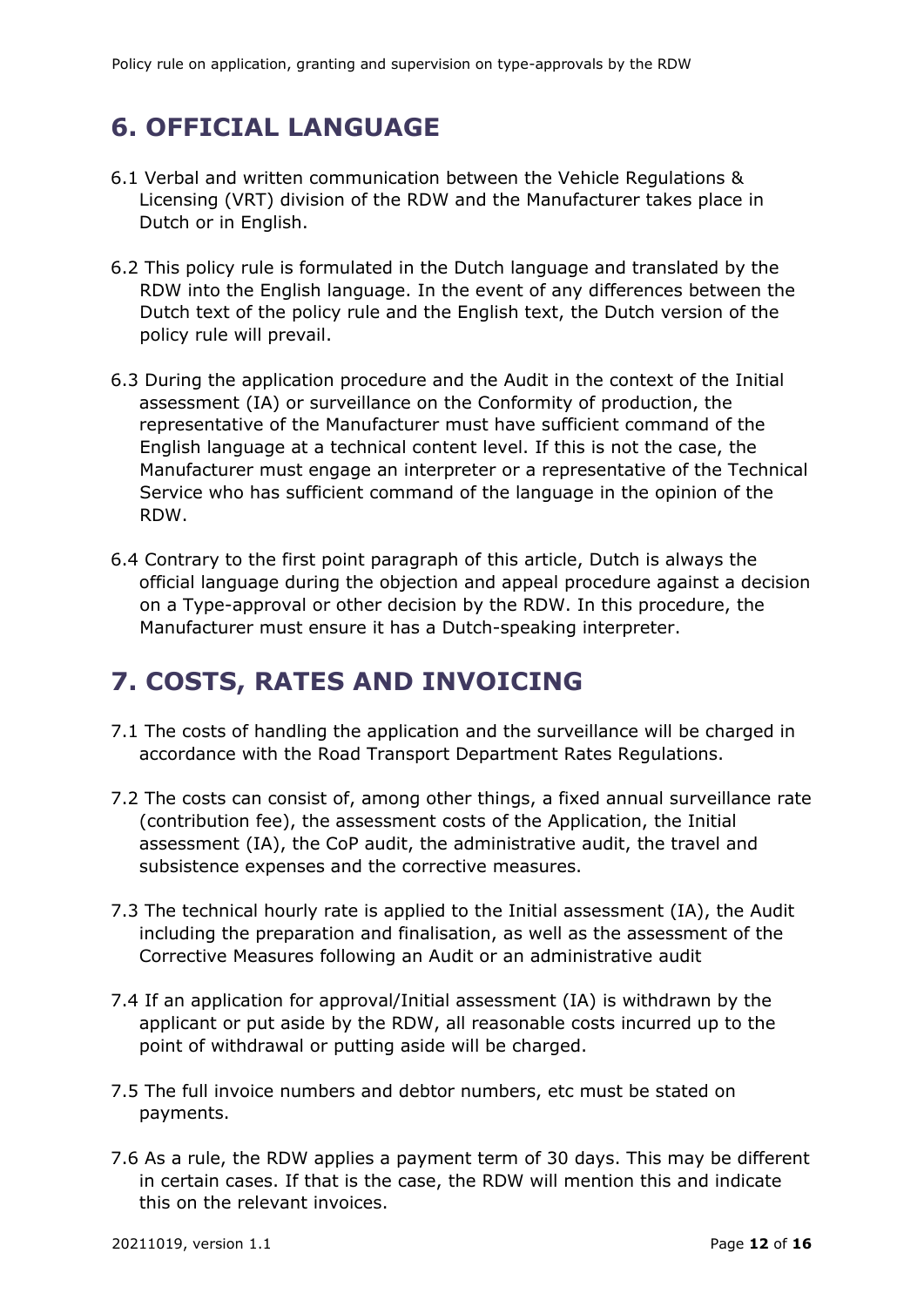# <span id="page-12-0"></span>**8. END OF VALIDITY OF TYPE-APPROVAL CERTIFICATE**

- 8.1 The applicable legislation mentions the cases in which a granted approval becomes invalid. The invalidity can occur by operation of law or as a result of suspension or withdrawal of the approval by the RDW. Because the withdrawal is sometimes mandatory and sometimes optional, it is clarified below how the most common situations are dealt with.
- 8.2 In every one of the cases below, a type-approval granted by the RDW will be withdrawn by the RDW:
	- a. At the Manufacturer's request.
	- b. In the event of a definitive stop on production of the type for which approval was granted.
- 8.3 In every one of the following cases, the RDW can suspend a type-approval, and if this does not result in the situation being remedied, or remedied in a timely manner, the suspension can be followed by withdrawal and/or another sanction mentioned in chapter 9.
	- a. In the event of the making of false statements during approval procedures or while corrective or restrictive measures apply.
	- b. In the event of forging test results for type-approvals or market supervision.
	- c. In the event of withholding information or technical specifications that could lead to recalling of vehicles, systems, components and separate technical units, or to the refusal or withdrawal of a Type-approval certificate.
	- d. Refusing access to information.
	- e. In the event of failing to satisfy the Manufacturer's payment obligation.
	- f. In the event of an application for bankruptcy for the Manufacturer that has been granted the approval.
	- g. If it has emerged that manipulation devices have been used in the approved product.
	- h. If a prompt response is not received to questions from the RDW in the context of supervision of the conformity of production.
	- i. In the event necessary changes are not notified to the RDW on time, such as those mentioned in chapter 4.
	- j. If timely confirmation of an audit is not given or an audit is refused, or in the event of a no-show at an audit by or on behalf of the RDW in the context of the supervision on production.
	- k. If the Manufacturer's employees provide inaccurate information and this information is necessary for the application for the approval or for the conformity of production.
	- l. If, because of negative travel advice, a production location of the Manufacturer cannot be reached, the approvals may be withdrawn because the RDW cannot in that case exercise supervision on the conformity of production.
- 20211019, version 1.1 Page **13** of **16** m. In the event of aggression/violence against RDW employees.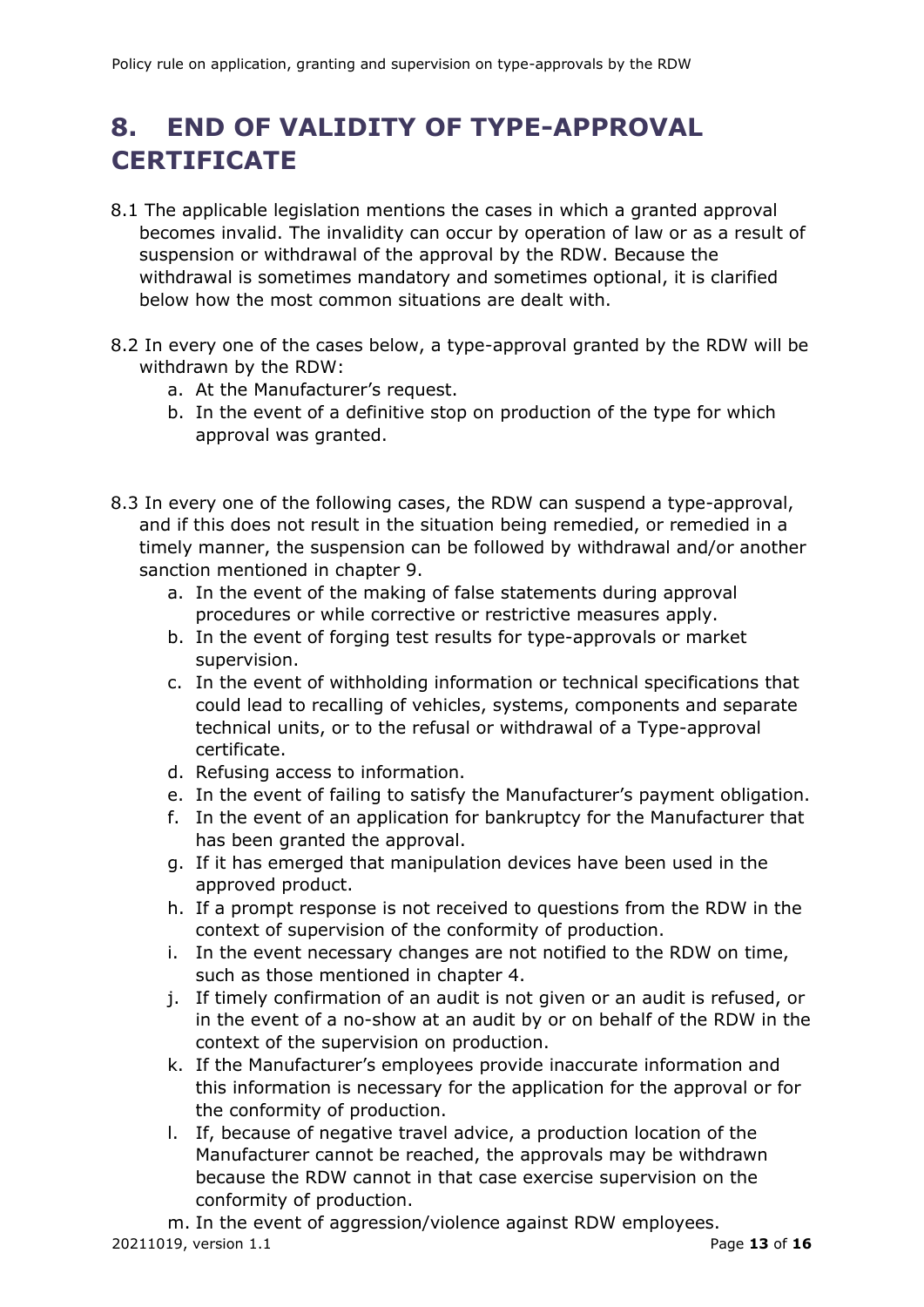- n. The refusal to cooperate fully with an Audit or monitoring activities of the
	- RDW or other failure to satisfy the obligations arising from the law.
- o. If, having been given the opportunity to do so, the Manufacturer does not demonstrate within the time period stipulated by the RDW that the shortcomings ascertained have been resolved.
- <span id="page-13-0"></span>p. In the event of non-compliance by the Manufacturer with other requirements from the Type-approval legislation.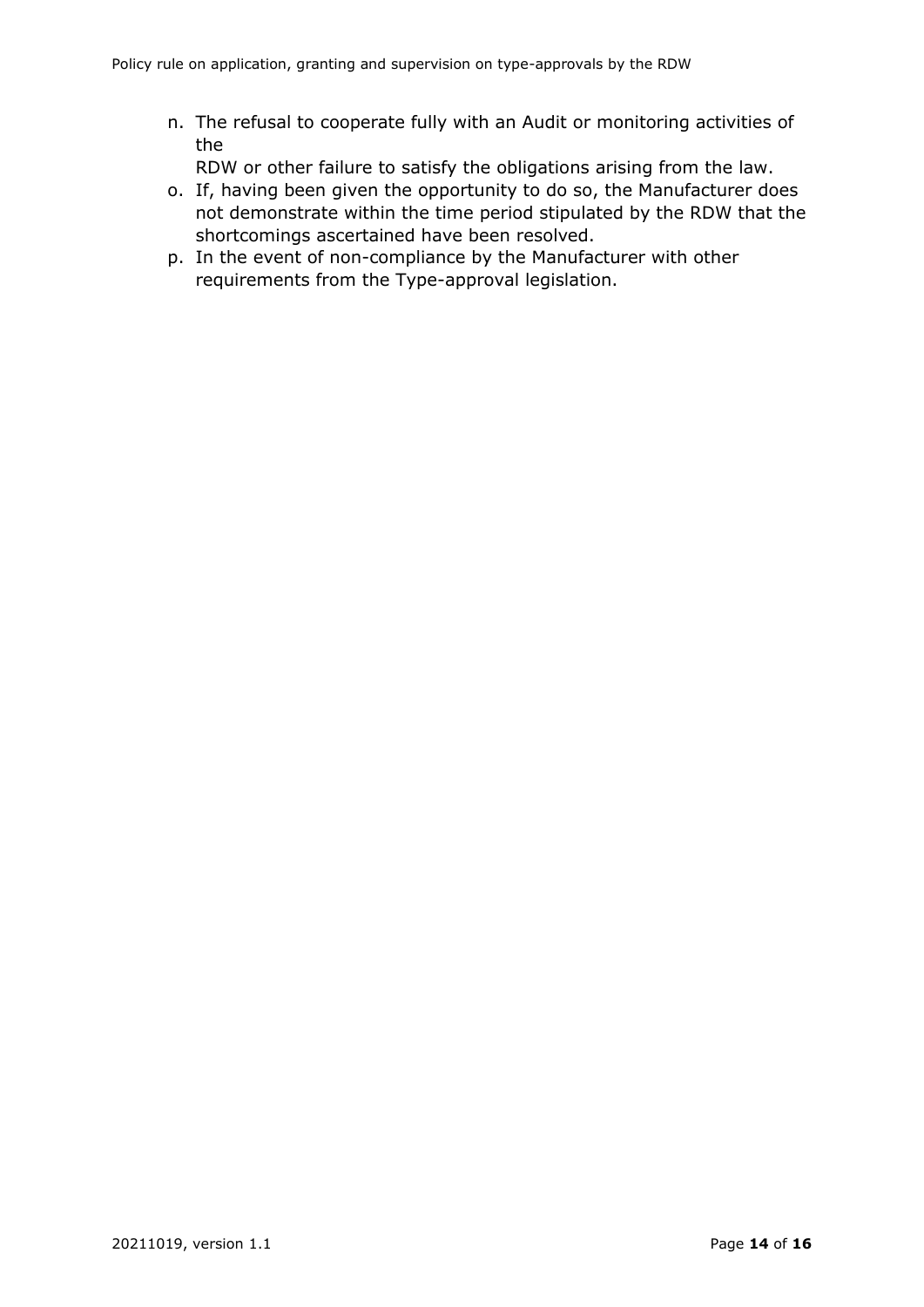# **9. SANCTIONS**

- 9.1 Undesirable behaviour/shortcomings on the part of Manufacturers must always be appropriately sanctioned, so that they are corrected and prompted to change. Sanctions are sometimes necessary to correct behaviour, to remedy shortcomings and to send a broad signal that something is not tolerated. When imposing a punishment, among other things the following are taken into account: the seriousness of the behaviour/shortcoming, the context of the case, whether there is a recurrence/recidivism. This article only contains the most important principles with regard to remedial and disciplinary sanctions.
- 9.2 The measures referred to in article 8 regarding the end of validity of the type-approval in the form of suspension and withdrawal are, in principle, applied in the form of remedial sanctions with the aim of putting an end to the violation and restoring order on the market. In principle, the withdrawal applies for an indefinite period of time. The suspension, on the other hand, has a temporary duration that is related to the seriousness and nature of the violation. The RDW states the start date and end of the suspension in the particular sanction decision, along with the reasons for this. The RDW must immediately inform the Commission and the other type-approval authorities of the other Member States of any suspension or withdrawal of a typeapproval.
- 9.3 In addition to the remedial sanctions referred to in 9.2, the RDW may impose an Order subject to a penalty on the Manufacturer. This is only possible in the cases referred to in Sections 25, 27, 29, subsection three, and Section 30, subsection three, respectively, of the Dutch Road Traffic Act 1994. The purpose of the Order subject to penalty is to put an end to the violation as soon as possible. In the case of an Order subject to a penalty, an amount is forfeited per time unit. Just like the suspension and withdrawal, this is a remedial sanction, and therefore not a fine. The RDW states the amount of the penalty in the particular sanction decision, along with the reasons for this.
- 9.4 In addition to the remedial sanctions mentioned in 9.2 and 9.3, it is also possible to impose punitive sanctions on the Manufacturer in the form of an administrative fine, whether or not following the remedial sanctions referred to above in 9.2 and 9.3. This is only possible in the cases referred to in Sections 25, 27 and 29, subsection three, Section 30, subsection three, respectively, of the Dutch Road Traffic Act 1994.
- 9.5 When determining the administrative fine, the RDW takes into account the maximum amounts specified in Section 174a, subsections two and three, of the Dutch Road Traffic Act 1994 and gives the reasons for the sanction in the sanction decision.